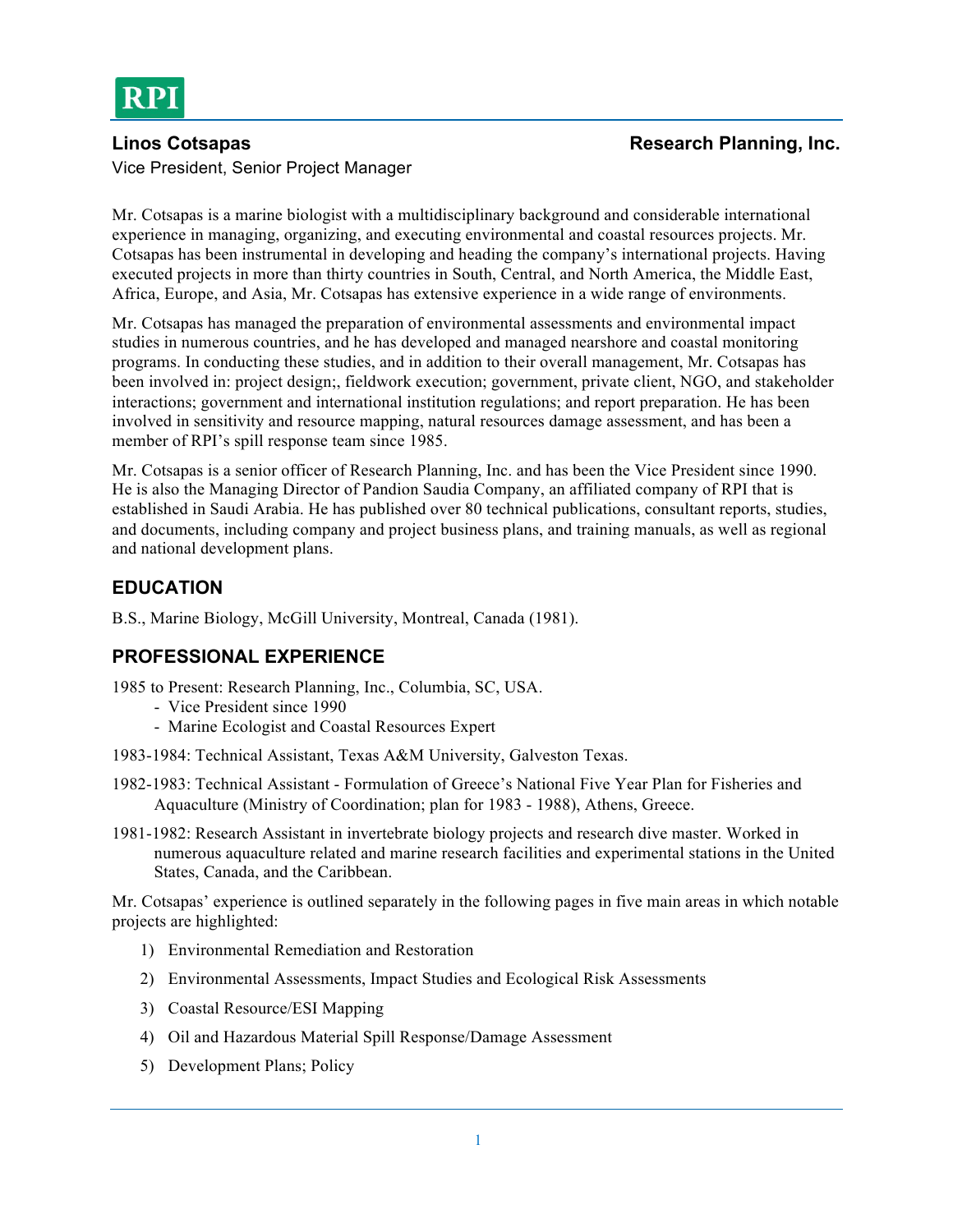

### **ENVIRONMENTAL REMEDIATION AND RESTORATION**

- Artificial Reefs Site Selection Study, Arabian Gulf, Saudi Arabia (2012-2013). Project Manager. Mr. Cotsapas lead a team of experts on a comprehensive field survey of over 80 sites in the Arabian Gulf waters of Saudi Arabia to evaluate their suitability of deployment of artificial reefs. Project goals included: 1) Selection of locations where artificial reefs may be most likely to support self-sustaining reef-based communities; and 2) Identification of appropriate and practical artificial reef design parameters most like natural reefs in the area, and recommendations for optimum design criteria such that the program goals may be achieved.
- Coastal and Marine Restoration and Remediation Program (as the Program Management Support Contractor) to restore coastal and marine habitats damaged by the 1991 Gulf War oil spill (2009- 2013). Project Manager, Coastal Program. Saudi Arabia was awarded US\$470 million to remediate restore coastal and marine habitats from the United Nations Compensation Commission (UNCC). The project is being conducted under contract to the Presidency of Meteorology and Environment (PME) of Saudi Arabia. Project works include over 163,000 m of channel excavation in target marshes, over  $3,000,000$  m<sup>2</sup> of marsh and sand/mud flat surfaces to be tilled to break up surface barriers and release trapped hydrocarbons. Through these works, an area of approximately 1,800 ha of salt marshes and flats will be remediated, which will positively affect an even greater range of connected landscapes.
- Watershed Restoration Identification and Mitigation of Non Point Source Fecal Coliform Pollution and Reduction of TMDL of Sediments in South Carolina Water Sheds, United States (2000-2006). Project Manager for several projects, funded through the U.S. Environmental Protection Agency (EPA) and the South Carolina Department of Health and Environmental Control to identify Non Point Source (NPS) fecal coliform pollution and to design and implement best management practices with a goal to a reduce fecal coliform contamination and sediment run-off in the individual streams in several watersheds.
- Environmental Assessment, Injury Determination, and Emergency Restoration Plan for Coral Reefs, Pago Pago, Tutuila, American Samoa (1999). Conducted field work to map coral reef and other marine habitats in the vicinity of 9 grounded tuna longline fishing vessels in Pago Pago Harbor. Data collected were part of an Emergency Restoration Plan to determine injuries to the marine habitat, and assess potential injuries as a result of salvage activities to remove the grounded vessels.

### **ENVIRONMENTAL ASSESSMENTS; AND ECOLOGICAL RISK ASSESSMENTS**

Mr. Cotsapas has been involved in Environmental Assessments, Impact Studies and Ecological Risk Assessments for almost 30 years. Notable examples of projects conducted include:

- Hydrodynamic Modeling and Habitat Assessment of East Corniche Island, Abu Dhabi (2009). Project Manager. Conducted ecological assessment, mapping, and quantitative spatial analysis as part of a team to investigate the pollution problems and evaluate the implications of planned coastal modifications. The project, conducted for the Environment Agency-Abu Dhabi (EAD), coupled hydrodynamic modeling and water quality studies with high-resolution, ecologically based habitat mapping via advanced remote sensing techniques to analyze potential impacts from a planned development. Dredging concerns, water quality deterioration, and habitat loss were key components of the assessment.
- Assessment of Coastal Pollution in the Greater Jeddah Region, Saudi Arabia (2007-2008). Project Manager. Mr. Cotsapas led a multidisciplinary team of experts to assess the water and sediment quality for the nearshore and coastline of Jeddah and make specific recommendations for more than US\$350 million in remediation projects. Project involved seawater and sediment sampling; stable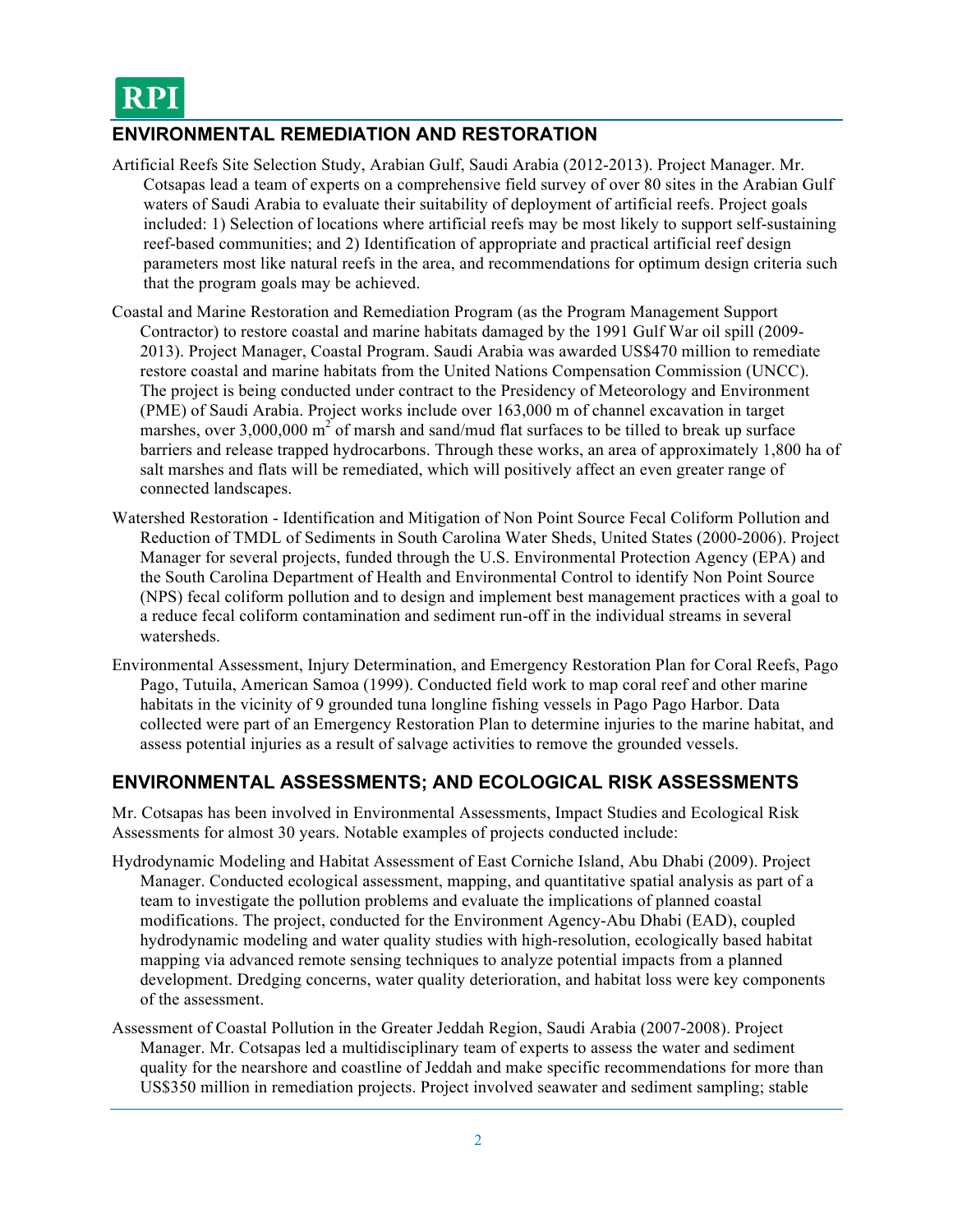# **RPI**

isotope analyses (to determine long-term historical pollution events); hydrographic surveys (currents, waves, and bathymetry; and interviews with the main industries and wastewater treatment plants in Jeddah. Long-term deployment of Acoustic Doppler Current Profilers (ADCPs) was also conducted to collect current, wave, and water level data. Data collected from the field efforts and the long-term deployment of the ADCPs was used in numerical modeling to generate 3D model of hydrodynamics and determine dispersion from the numerous identified outfalls.

- Palmetto Bluff Marina Assessment Study, New River, South Carolina, USA (2004-2006). Project Manager. Mr. Cotsapas lead the field studies to collect water quality and physical data including deployment of tide gauges, conducting ADCP surveys, conductivity, temperature, and depth casts (equipped with additional sensors to measure turbidity), dissolved oxygen measurements, and erosion studies (using both ongoing measurements and historical photo interpretation). The results of the field studies were used to generate numerical models to determine the most suitable site for a marina. Long-term monitoring stations to assess the rate of erosion adjacent to the selected marine site were also established and monitored.
- Shoreline Survey of Eastern Coast of Saudi Arabia to Determine Extent and Degree of Oiling resulting from the 1991 Gulf War Oil Spill, Saudi Arabia (2002-2003). Deputy Project Manager & Senior Ecologist, Project was to survey the coastline using dGPS to determine the extent of oiling, and assess impacts to the ecological habitats as a result of the Gulf War. The project included survey of +750 km of shoreline, collection of +26,000 sediment and bivalve samples for chemical analyses, use of QuickBird satellite imagery to classify habitats and map oil distribution (surface and buried oil).
- Offshore Environmental Baseline Survey, West Africa Gas Pipeline (WAGP), Ghana, Togo, Benin, Nigeria, (2002-2003). Chief Scientist. The WAGP project consists of a gas pipeline spanning approximately 617 km (580 km of which are offshore) from Nigeria to Ghana, for delivery of gas to Benin, Togo, and Ghana. Mr. Cotsapas coordinated all scientific activities for the 18 scientists from six countries on board the 143-ft research vessel to collect physical, chemical, and biological data, which was used as part of the EIS for the WAGP Project.
- Environmental Impact Assessment for "Sistema de Interconexion Electrica de los Paises de America Central (SIEPAC)", Costa Rica (2003). Project manager of RPI's role which included overlaying the existing route with satellite imagery and other available geographic information system (GIS) data layers to identify areas of environmental and social concern for the 500 km segment of the corridor that passes thru Costa Rica.
- Monitoring Studies for the Keta Sea Defense Works Project, Ghana (2000-2005). Project Manager and Senior Scientist. The monitoring studies were designed to assess the impacts of both the construction activities and post-construction impacts to the nearshore and lagoon environments and included: physical/chemical- notably water quality and water circulation; biological- including fish and crustacean population dynamics and recolonization, turbidity effects on *Ruppia* beds, bird population monitoring, bird habitat-island (part of the mitigation plan) colonization, etc.; and socio-economicmainly to subsistence and commercial fishing. The project also involved close coordination among local scientists, the Ghana EPA, and the ExIm Bank of the United States.
- Field Surveys to Assess Impact of Thermal Discharge from a Power Plant to Fish and Wildlife in the Beaufort River, Parris Island, South Carolina, USA (1999). Project Manager. Field studies on water hydrology (temperature, salinity, dissolved oxygen, pH, and free chlorine) to determine extent of thermal plume from the discharge of a power plant on Parris Island. Fish and oysters were also sampled to assess their health and determine potential impacts of the plume on these organisms. Study was part of an EIS to provide data for permit issuance/variance based on thermal impact.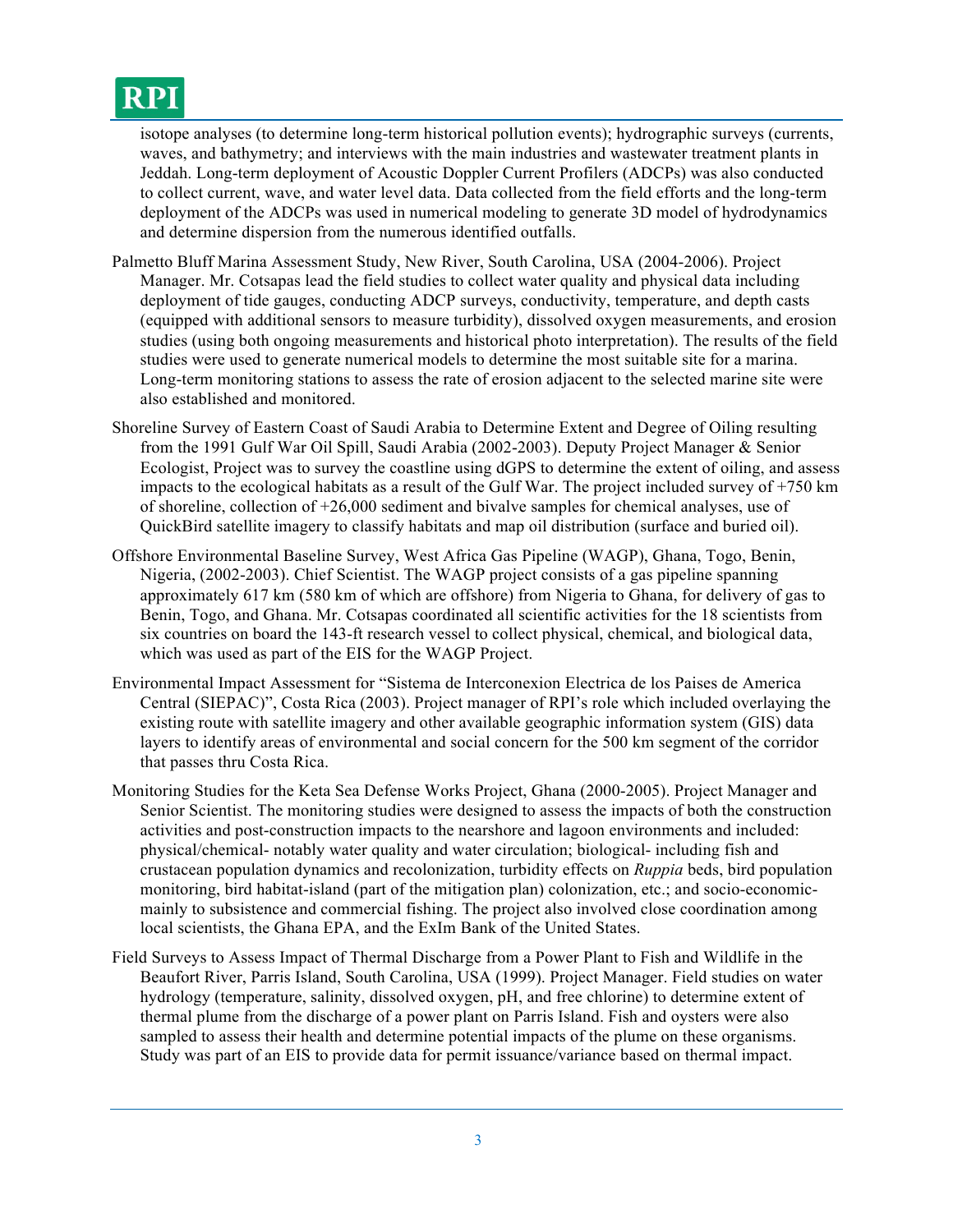# **RPI**

- EIS for the Keta Sea Defense Project, Keta, Ghana (1996-1997). Project Manager. The project consisted of impact assessments of the proposed engineering works including: construction of groynes and sand renourishment to limit further erosion on a 7 km section of shoreline; land reclamation of 500+ acres for urban and agricultural development; providing flood relief to communities around the lagoon; and road construction to re-establish a travel corridor lost to erosion. Project activities included field inventories, analysis of the potential impacts, development of alternatives to minimize environmental impacts from the project, as well as proposing appropriate mitigation alternatives. Remotely sensed SPOT imagery was used to classify wetland types. As project manager, Mr. Cotsapas was also responsible for interacting with the Ghana Environmental Agency (EPA) on the EIS.
- Environmental Impact Statement (EIS), Campo Verde Lourdes Residential Development, El Salvador (1996). Project Manager. This EIS was for a housing development project with 2,933 units near the town of La Libertad in El Salvador's coastal zone. Existing land use/land cover, species distribution and abundance, hydrological considerations, and soil erosion characteristics were some of the primary issues studied.
- Environmental Baseline of the Niger Delta, Nigerian National Petroleum Corporation, Nigeria (1995). Work involved collection and analysis of thousands of water, sediment, and biological samples from riverine, estuarine, and marine habitats, social assessments, an operations audit, a regulatory framework, draft criteria and standards, and design of a long-term monitoring program. Mr. Cotsapas worked on the analysis of the biological (including fisheries) data collected, and contributed in the writing of the report. This study was a comprehensive and multi-disciplinary field study to establish criteria and standards for oil pollution and control.

# **COASTAL RESOURCE/ESI MAPPING**

Coastal Resources/Environmental Sensitivity Index (ESI) Mapping. Coastal resources and ESI mapping products developed by RPI have been used for coastal zone management, hazardous material/natural disaster responses, and contingency planning. Production of ESI's includes a combination of fieldwork and natural resource and human-use data compilation in a robust relational database to assemble these data into a useable format for planners, responders, and resource managers to use.

Mr. Cotsapas has served as project manager on the following coastal resources/Environmental Sensitivity Index (ESI) projects (produced in both English and Spanish):

| Panama Canal, Panama                                | 2005 |
|-----------------------------------------------------|------|
| Puerto Quetzal area, Pacific Coast, Guatemala       | 2002 |
| Caribbean Coast, Guatemala                          | 2002 |
| Golfo de Fonseca (El Salvador, Honduras, Nicaragua) | 2001 |
| Honduras Caribbean Coast (including Bay Islands)    | 2001 |
| El Salvador                                         | 1998 |

Abu Dhabi Coastal Environmental Atlas (2009-2010). Mr. Cotsapas was RPI's Project Manager for the Development of a Coastal Resources Atlas and Environmental Vulnerability Index to support coastal management and planning as well as oil spill response for the coastal and marine environments of Abu Dhabi. The web-based coastal atlas developed compiled and integrated environmental and socioeconomic data into a hierarchical Coastal and Marine Resources and Ecosystem Classification System (CMRECS) previously developed for the emirate. This data base-driven tool is based upon an automated information system with geoprocessing specifications that supports interoperable solutions to make spatial information and services accessible and useful for multiple applications.

### **OIL AND HAZARDOUS MATERIALS SPILL RESPONSE/DAMAGE ASSESSMENT**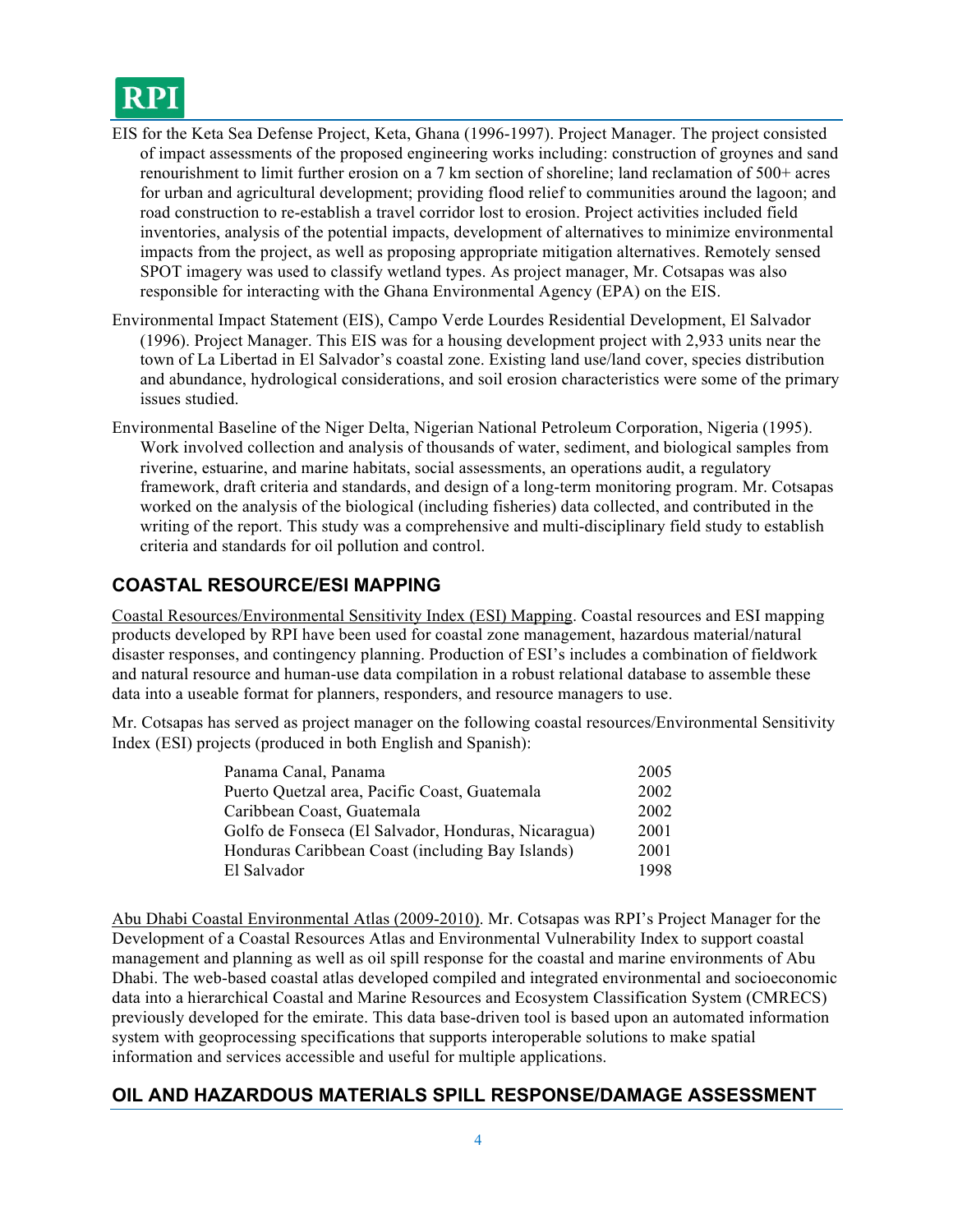Emergency Response: Mr. Cotsapas has been a member of RPI's spill response team and part of the Scientific Support Team to the U.S. Coast Guard provided by the National Oceanic and Atmospheric Administration (NOAA) for oil and chemical spills since 1985. He has written and edited numerous resources at risk analyses for oil and chemical spills. Mr. Cotsapas has also provided on-scene support for the Emergency Response and Assessment and Restoration Division of NOAA at several incidences, including:

- 2007: M/V *Cosco Busan*, San Francisco.
- 2006: Citgo, Calcasieu Lake, Louisiana: Project Manager for the NRDA sediment and biological sampling effort.
- 1992: St. Eustatius pipeline spill, Puerto Rico.
- Mr. Cotsapas has also provided on-scene support for several international spills and NRDA's including:
- 2008: Assessment of the shoreline impacted within and to the north of King Fahd Industrial Port (Jubail, Saudi Arabia), and recommendations of Natural Resource Damage Assessment (NRDA) protocols to be considered.
- 1999: Oil Spill Response and initial Natural Resource Damage Assessment (NRDA), *M/V Irish Sea*, Strait of Magellan, Chile. Provided on-site expertise to the Chilean Navy and the spiller, resulting from the grounding of the vessel *M/V Irish Sea* in the vicinity of Isla Bedwell in the Strait of Magellan. In addition to a report on resources at risk, and recommendations on clean-up strategies, also provided recommendations for NRDA work.
- 1994: Technical Assistance to Beach Clean Up and Evaluation of Beach Clean-up Activities Using Flushing/Tilling Machinery on Beaches in Fujairah, U.A.E. Evaluated the effectiveness of a beach flushing/tilling system used to clean up beaches in Fujairah that were impacted as a result of the collision of the tankers *Seki* and *Baynuna* (which spilled an estimated 5 million gallons of light crude oil).

Inlet Protection Strategies: Mr. Cotsapas has also participated in the execution of Tidal Inlet Protection Strategies (TIPS) projects, in which specific recommendations are made for implementing workable defenses to protect the vital resources of the area's coastal ponds and bays, islands, marshes, and tidal flats during spill incidences. Development of these strategies is founded on a solid scientific and clear technical understanding of the development and dynamics of coastal inlets including but not limited to nearshore coastal geomorphology, tidal currents, sediment transport, erosional and depositional trends, the physical dynamics of associated estuaries and coastal wetlands.

Training: Mr. Cotsapas has been a lecturer and instructor for ESI Mapping, Shoreline Cleanup Assessment, Natural Resource Damage assessment and oils spill response training since 1995 in the United States, El Salvador, Honduras, Bahrain, and Qatar.

Long-term Monitoring: Mr. Cotsapas has been involved in numerous monitoring studies to assess longterm impacts from oil spills. Notable examples include:

- 2009-2013: Coastal Restoration and Remediation Program to restore habitats damaged by the 1991 Gulf War oil spill. As part of this project a robust monitoring program to assess recovery at coastal sites being remediated was established at 30 sites. Approximately 50 variables are collected at up to 36 individual plots at each site to assess recovery. To better assess the status of ecological recovery, data collected is analyzed using multi-metric indices (MMI) to standardize variables and help assess the rate of recovery.
- 2007: Lead field efforts to determine extent of sub-surface lingering oil from the *Exxon Valdez* oil spill in Alaska. The project included a three-month field effort using three vessels and 16 scientists and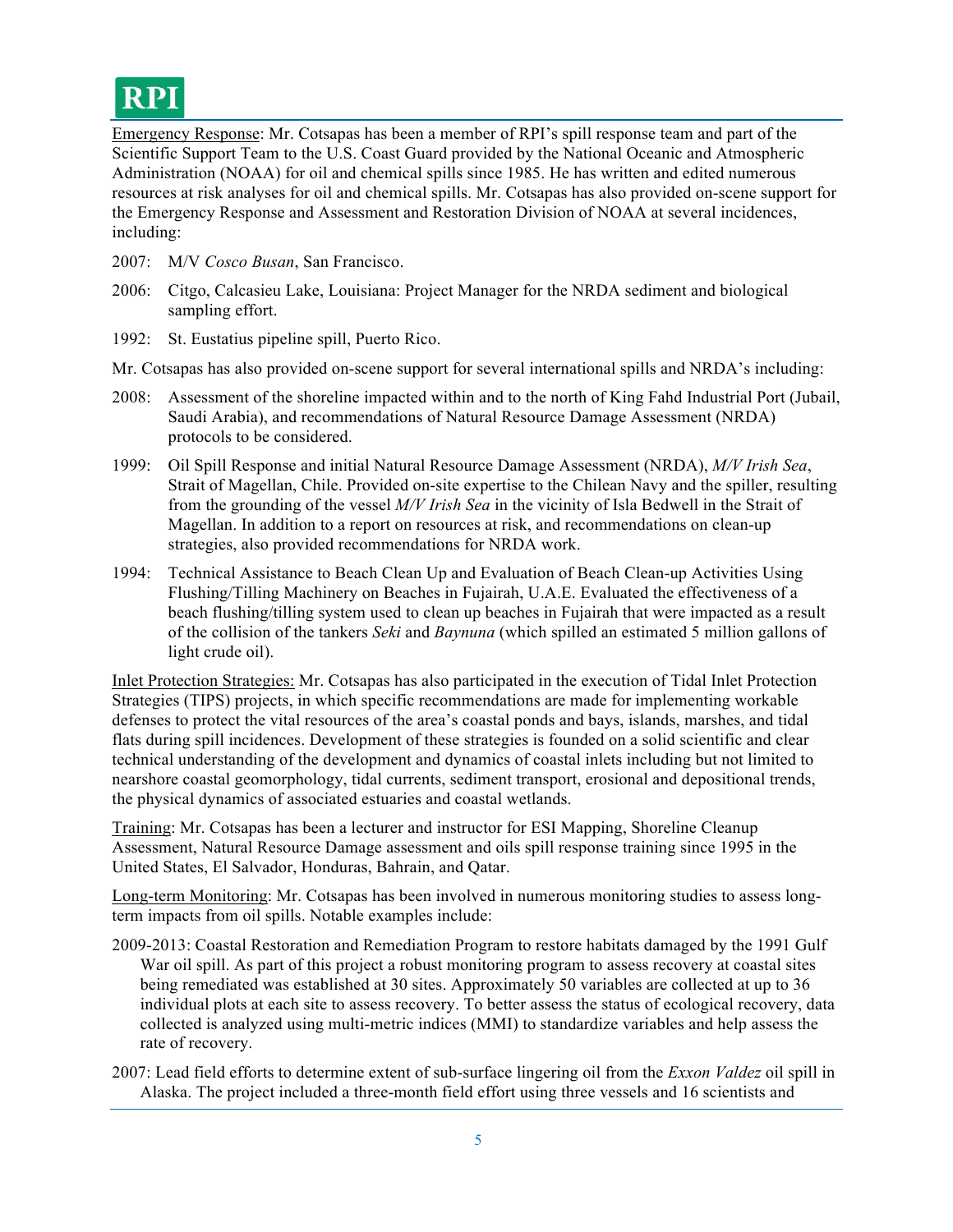

technicians who surveyed randomly selected sites in Prince William Sound and the Gulf of Alaska. Following a rigorous sampling plan almost 150 sites were surveyed and the degree of subsurface lingering oil was determined. The results from these surveys were used to validate a model to determine areas within Prince William Sound were subsurface lingering oil may still persist.

2002-2003: Shoreline Survey of Eastern Coast of Saudi Arabia to Determine Extent and Degree of Oiling resulting from the 1991 Gulf War Oil Spill, Saudi Arabia. Deputy Project Manager & Senior Ecologist, Project was to survey the coastline using dGPS to determine the extent of oiling, and assess impacts to the ecological habitats as a result of the Gulf War. The project included survey of +750 km of shoreline, collection of +26,000 sediment and bivalve samples for chemical analyses, use of QuickBird satellite imagery to classify habitats and map oil distribution (surface and buried oil).

# **DEVELOPMENT PLANS; POLICY**

Mr. Cotsapas has been involved in the preparation of development plans and projects and feasibility studies for nearly 30 years. Project examples include:

- Assessment of Environmental Considerations and Procedures for the Issuance, Renewal, or Transfer of Shrimp Mariculture Concessions, Ecuador (1993-1994). Project Manager for this project, funded by and conducted for the Inter-American Development (IDB) Bank. The project included a comprehensive review of Ecuador's shrimp mariculture industry, recommendations on establishing standards and criteria for water quality and mangrove protection, definition and delineation of "critical areas", as well design of an environmental evaluation system for the shrimp farms within the existing legal framework.
- Survey of Water Distribution Pipeline Projects, El Salvador (1994-1996). Overall Project Manager. RPI's El Salvador office conducted several surveys (using dGPS) projects to determine routes for potable water lines to rural communities. These projects were funded by the European Union following the end of El Salvador's Civil War.
- Land and Parcel Survey Projects, El Salvador (1992-1997). Overall Project Manager. As part of the Peace Accords following the civil war in El Salvador, RPI's El Salvador office conducted extensive land survey work on more than 2,000 hectares for Banco de Tierras to map and determine the extent of properties that were available as part of the land transfer initiative to ex-military and ex-guerrilla forces. This survey work was primarily conducted using high definition and positional accuracy dGPS (differential Global Positioning Satellite system). As a follow-up to this, RPI also conducted survey work to divide properties into individual parcels that were assigned to qualified individuals. This work, undertaken for ILP - PROSEGUIR, was conducted using Total Stations Survey Equipment and dGPS. This process included the survey work, parcelization of the property, registration of the plats with the CNR (Centro Nacional de Registro), monumenting of the individual plats, and legal descriptions of the properties.
- Strategic Fisheries and Aquaculture Development Plan, Guadeloupe (1990). Project Manager. Preparation of Strategic Fisheries and Aquaculture Development Plan for Guadeloupe (in French and English) for Institut Régional de Pêche et de Marine (IRPM) of Guadeloupe. The development plan was designed to achieve the following primary goals: Identify and develop underutilized fisheries stocks without impacting traditional fisheries. (2) Develop and implement a system for stock assessment. (3) Develop and implement an improved fishery management system. (4) Develop an expanded aquaculture industry. (5) Maintain, conserve, and protect coastal inshore and nearshore environments.
- Development of a Shrimp Culture Industry in El Salvador (1989-1992). Manager and Coordinator of all in-country operations. Management and technical support to FUSADES (Fundación Salvadoreña para el Desarollo Económico y Social) in the development of a marine shrimp farming industry in the